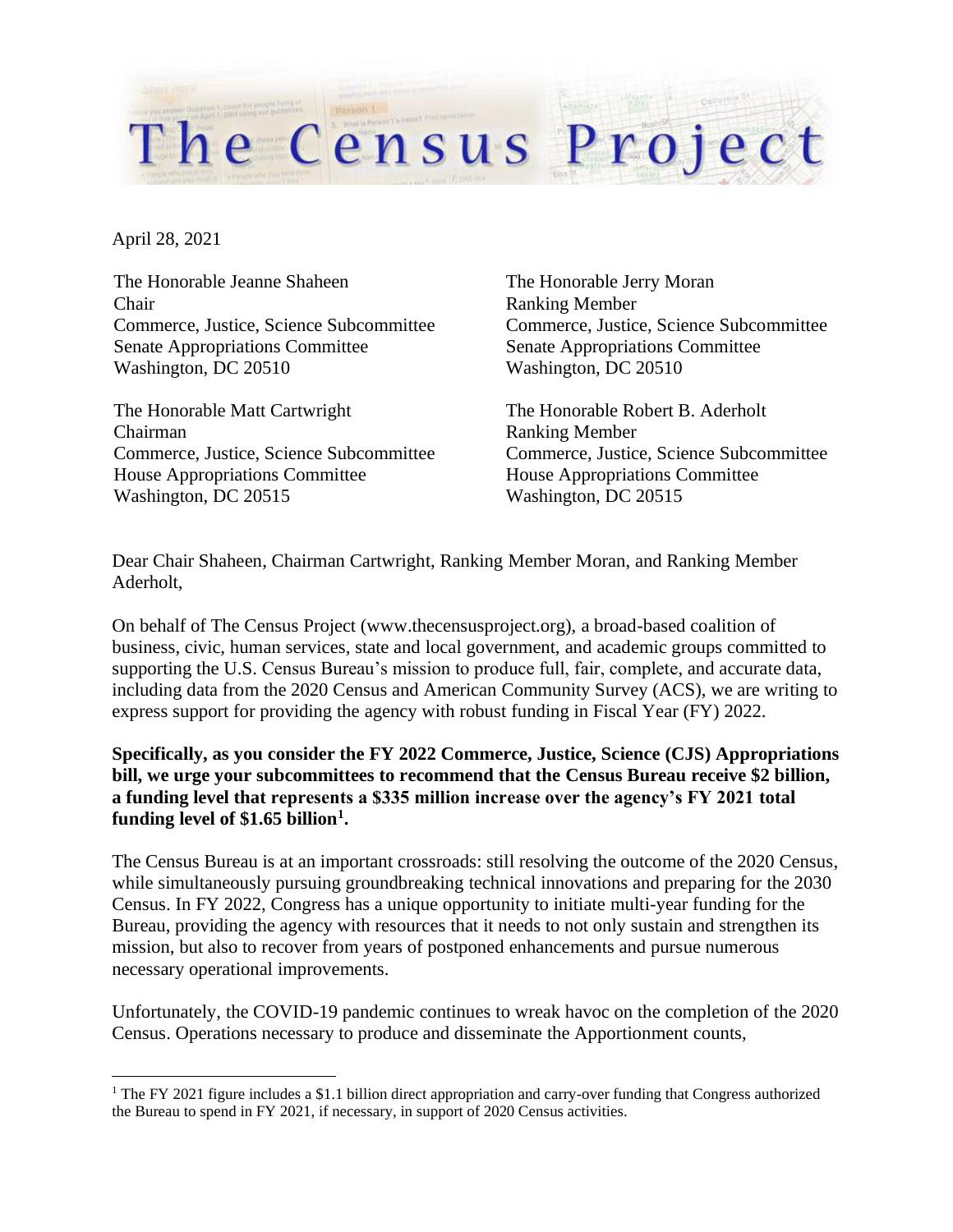redistricting data products, and downstream detailed census files have shifted when funding will be required to later in the decennial cycle than is typical. The Bureau has already acknowledged that delays in the release of apportionment and redistricting data are forcing the Bureau to postpone the delivery of subsequent 2020 Census data products, including the Demographic Profile, Demographic & Housing Characteristics File, Congressional District Demographic and Housing Characteristics File, and Population and Housing Tables, into FY 2022. The delay of these 2020 Census products means the Bureau will very likely need additional funding in FY 2022 to complete all operations and data delivery associated with completing all related 2020 Census operations.

Besides requiring additional funding to meet its constitutionally mandated decennial census mission, the Census Bureau needs enhanced resources to pursue other initiatives in FY 2022, including:

- **Modernizing the Bureau's data infrastructure-**-The Census Bureau needs to harness currently available Big Data technology and methodology to reduce respondent burden and realign the Bureau's already-existing data from multiple sources into universal "frames." A significant increase in funding for the Census Frames initiative, which was only funded at about \$12.7 million in FY 2021, will allow the Census Bureau to reduce duplication, increase ease and usability of federal statistical data, enhance the quality of Bureau products, facilitate analysis of the U.S. population and economy, and ensure that the federal government can utilize administrative data, responsibly and appropriately, to maximum advantage before burdening survey respondents.
- **Enhancing the American Community Survey (ACS)—**As part of the overall Frames Initiative, the Census Bureau needs the flexibility to combine data sources with the ACS, the ongoing survey that replaced the "long form" of the Census in 2005 which provides consistent, timely and accurate data about the nation's changing socioeconomic and demographic characteristics, to produce more timely granular data for a significant number of geographies (e.g. rural and remote regions) and sub-populations (e.g. American Indians and Alaska Natives) than achievable from the current ACS 5-year estimates. ACS data are an invaluable resource that data users, state and local governments, planners, and businesses rely on throughout the decade to make key investment and policy decisions as well as to conduct research and evaluate programs. The Bureau also needs to continue to use the ACS "as a testbed for innovative survey and data processing techniques," as Congress directed in FY 2021. Funding for the ACS has remained relatively stagnant in recent years, including a little over \$226 million in FY 2021. The Bureau needs additional funding (no less than \$45 million to increase the sample size by at least 1 million households) to properly plan and execute an expansion of the ACS, beginning in FY 2022.
- **Stabilizing and increasing funding for Survey of Income and Program Participation (SIPP)--** After multiple COVID-19 relief bills, policymakers need to understand how the individual provisions in these supplemental appropriations measures assisted (or failed to assist) families and communities. The Survey of Income and Program Participation (SIPP) is designed to achieve that goal, yet its funding has fluctuated routinely, especially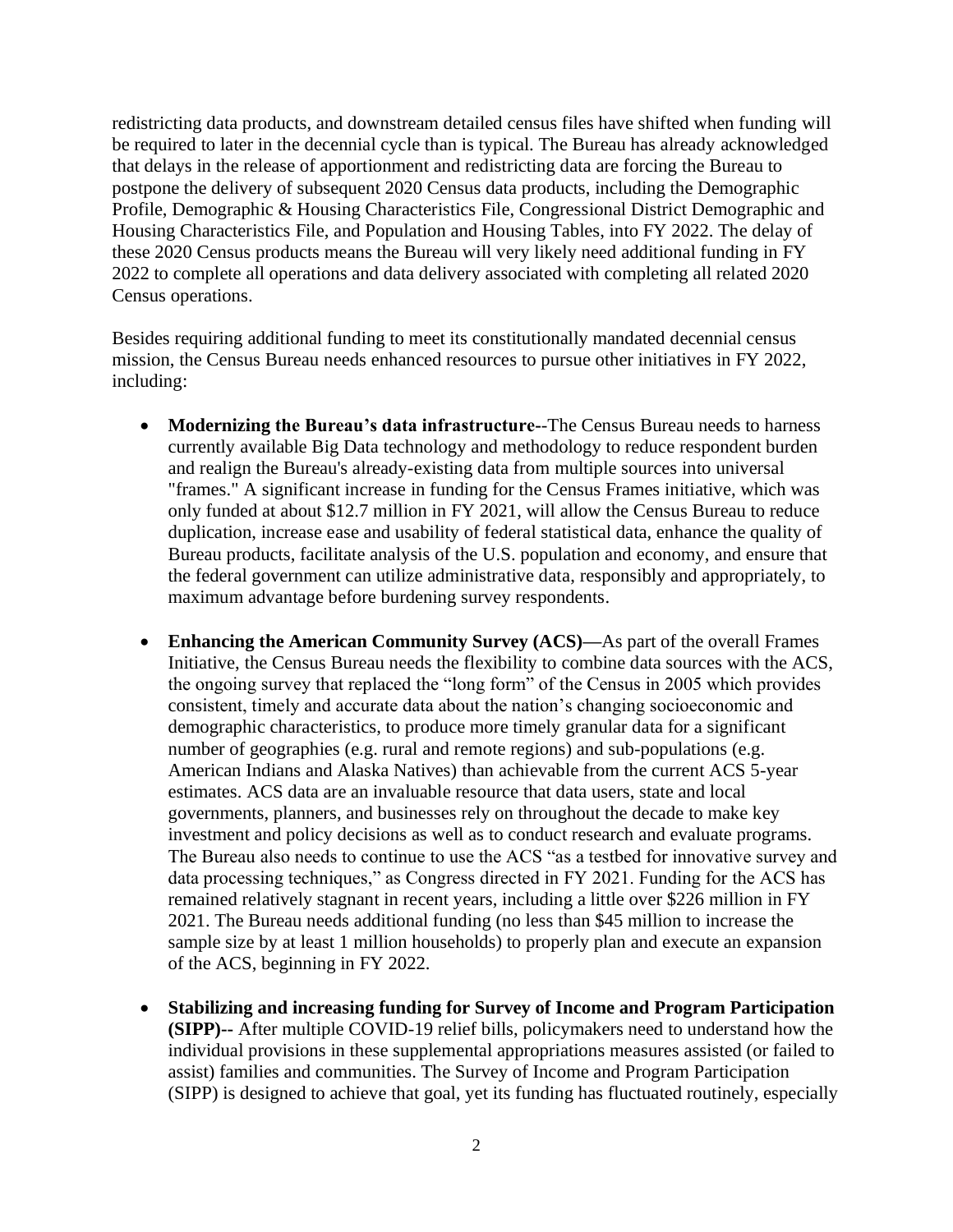during years in which the government has been funded via a series of continuing resolutions. Stabilizing and increasing support for SIPP, to no less than \$48 million in FY 2022, will help Congress make evidence-based policy decisions on the effectiveness of government assistance programs.

- **Extending Pulse Surveys--**The Bureau's "Pulse Surveys" have provided timely data regarding the economic, social, and health effects of COVID-19 on U.S. communities and businesses. The surveys have attracted support from other federal agencies that have requested to add questions and collaborated with the Census Bureau to produce the surveys. The Census Bureau needs no less than \$6 million in FY 2022 to sustain and expand this innovation that provides much more timely data on current economic and social issues.
- **Launching the Economic Census**--The Economic Census of 2022 is rapidly approaching and may be even more vital than normal as the nation seeks to understand and recover from the current economic crisis. Year "2" usually brings increased spending on the Economic Census. For example, in FY 2012, the Bureau proposed spending an additional \$12.6 million (an 11 percent increase over FY 2011) to support that phase of the 2012 Economic Census. Increased spending for the 2022 Economic Census is anticipated, once again, in FY 2022.

These are a just few examples of important functions and innovations that the Census Bureau could be pursuing in FY 2022 with enhanced resources. Thank you for considering the many challenges and opportunities facing the Census Bureau. We appreciate your consideration of our [request](https://censusproject.files.wordpress.com/2021/03/census-project-fiscal-year-2022-funding-recommendation-3-15-21.pdf) and urge you to provide the Census Bureau with \$2 billion in FY 2022.

Sincerely,

## **National**

Academic Pediatric Association African American Health Alliance American Academy of Pediatrics American Anthropological Association American Pediatric Society American Sociological Association American Statistical Association American-Arab Anti-Discrimination Committee (ADC) Asian Americans Advancing Justice - AAJC Asian and Pacific Islander American Vote (APIAVote) Association of Medical School Pediatric Department Chairs Association of Population Centers Association of Public Data Users (APDU) CensusChannel LLC Coalition on Human Needs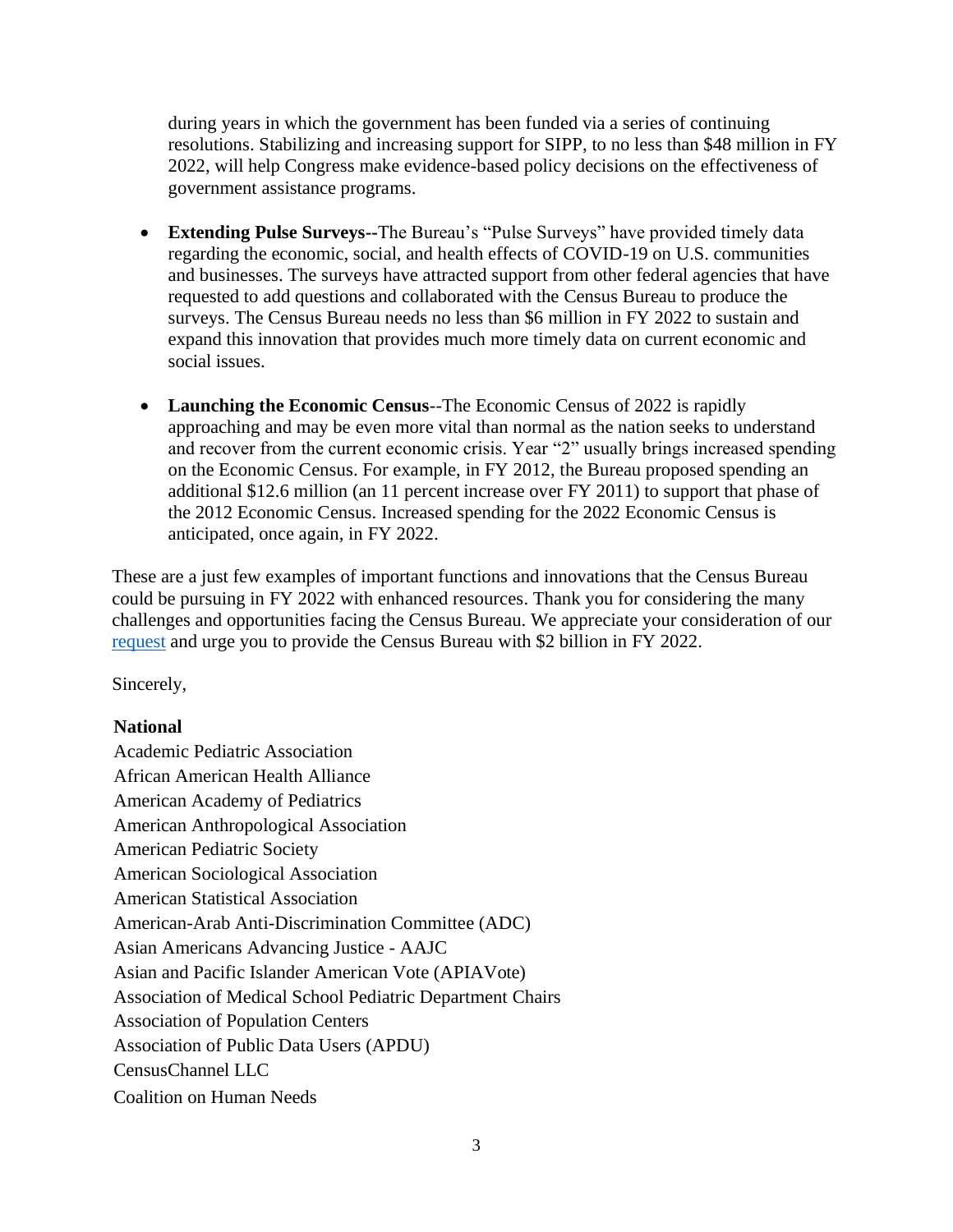Common Cause Consortium of Social Science Associations Council for a Strong America Council for Community and Economic Research Council of Professional Associations on Federal Statistics (COPAFS) Insights Association Japanese American Citizens League Medicare Rights Center NALEO Educational Fund National Association for Bilingual Education National Association for Business Economics National Association of Councils on Developmental Disabilities National Association of REALTORS® National Community Development Association National League of Cities Nielsen Partnership for America's Children Pediatric Policy Council Population Association of America ReadyNation Society for Pediatric Research The Gerontological Society of America The Leadership Conference on Civil and Human Rights U.S. Conference of Mayors UNITED SIKHS Urban and Regional Information Systems Association

## **State-Level**

**Local/City/Regional**

| <b>Equality California</b>                                  | <b>CA</b> |
|-------------------------------------------------------------|-----------|
| Florida Chapter of the American Planning Association        | FL        |
| Housing Action Illinois                                     | Ш         |
| Indivisible Hawaii                                          | HI        |
| <b>MACS</b> - Minnesotans for the American Community Survey | <b>MN</b> |
| <b>Massachusetts Census Equity Fund</b>                     | <b>MA</b> |
| One Arizona                                                 | AZ        |
| Pennsylvania Partnerships for Children                      | <b>PA</b> |
| <b>Public Justice Center</b>                                | MD        |

| LUCAL CIty/Regional                       |             |           |
|-------------------------------------------|-------------|-----------|
| <b>APA VOICE Redistricting Task Force</b> | New York    | <b>NY</b> |
| Apalachee Regional Planning Council       | Tallahassee | FL        |